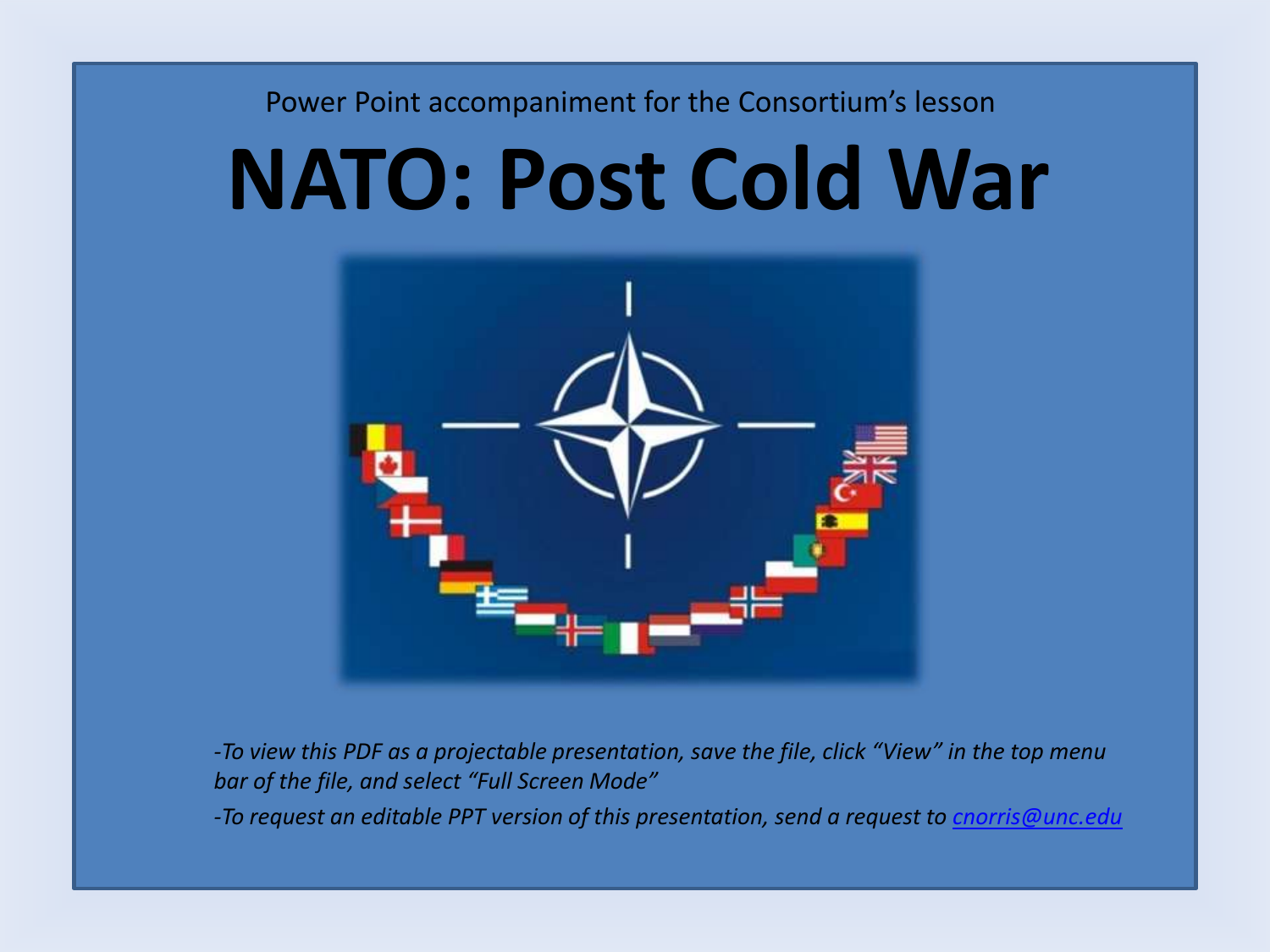# Alliance

- **What is an alliance?**
- **What is the purpose of an alliance?**
- **What are some examples of alliances?**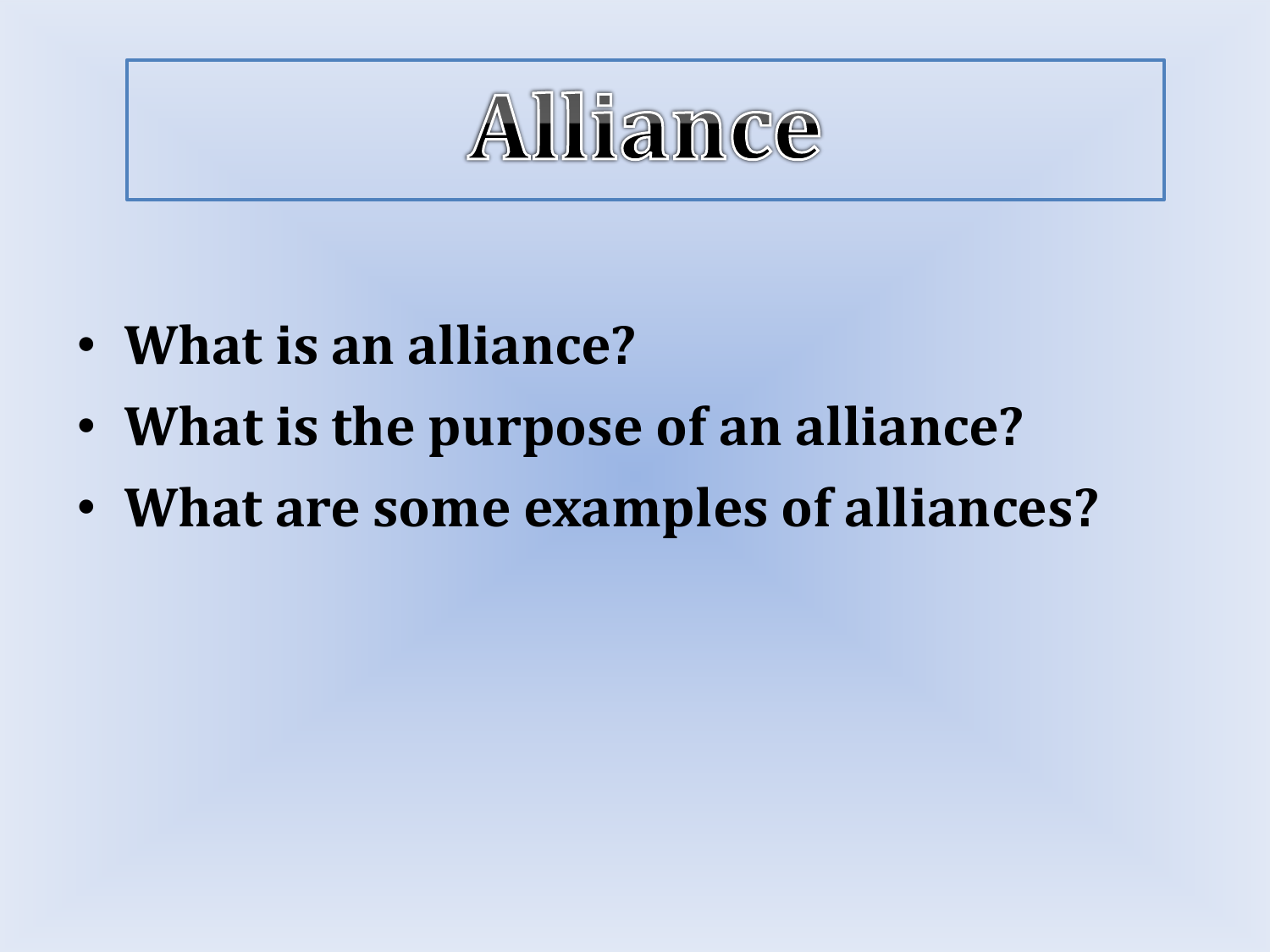# Cold War

- The Cold War was a period of East-West competition, tension, and conflict short of fullscale war, characterized by mutual perceptions of hostile intention between military-political alliances or blocs.
- There were real wars, sometimes called "proxy wars" because they were fought by Soviet allies rather than the USSR itself -- along with competition for influence in the Third World, and a major superpower arms race.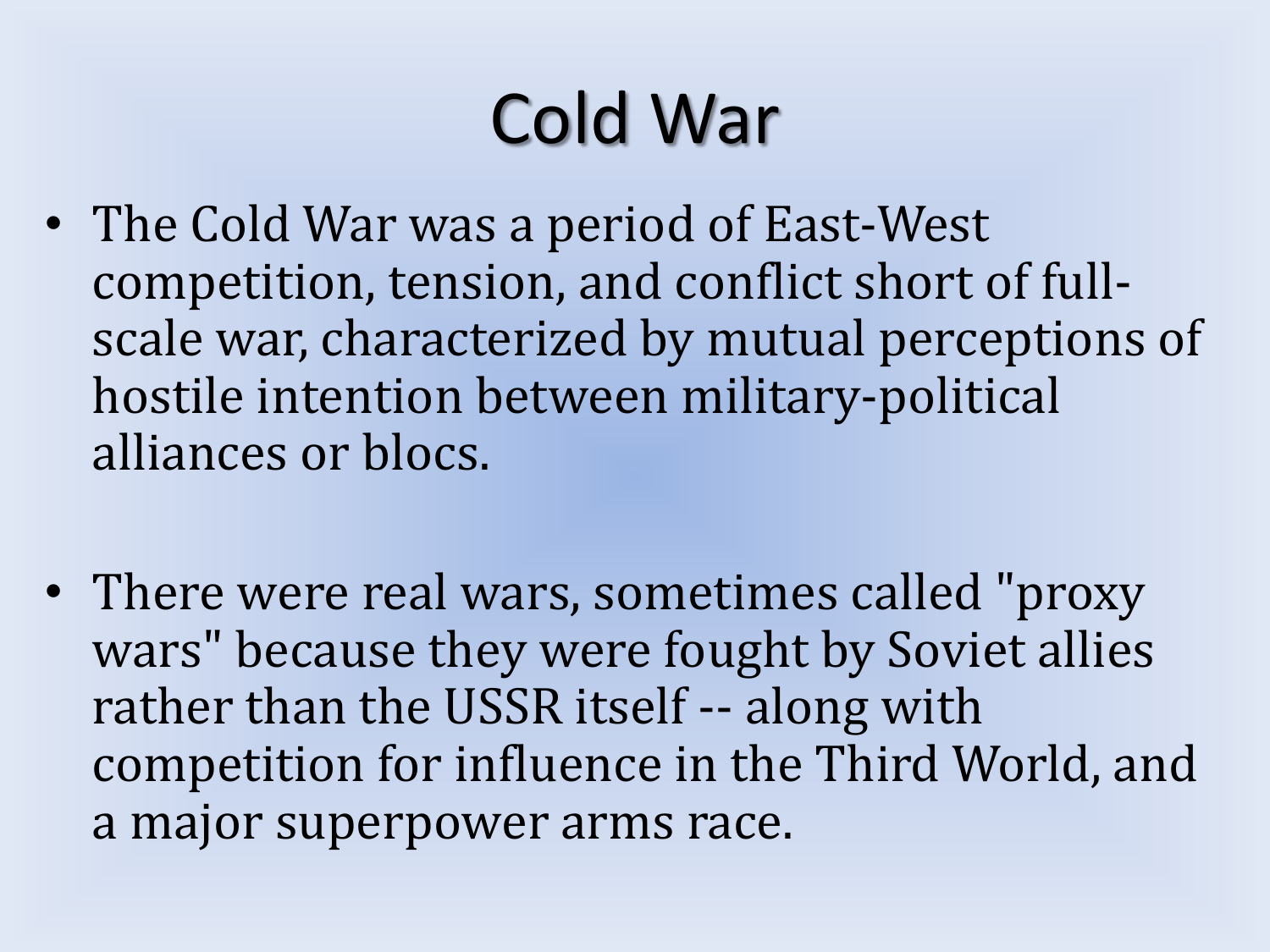# US v USSR

#### **United States & Allies**

- Capitalist, market-based economy
- Democratic republic
- Open society

#### **USSR & Allies**

- Communist, state controlled economy
- Dictatorship
- Closed society

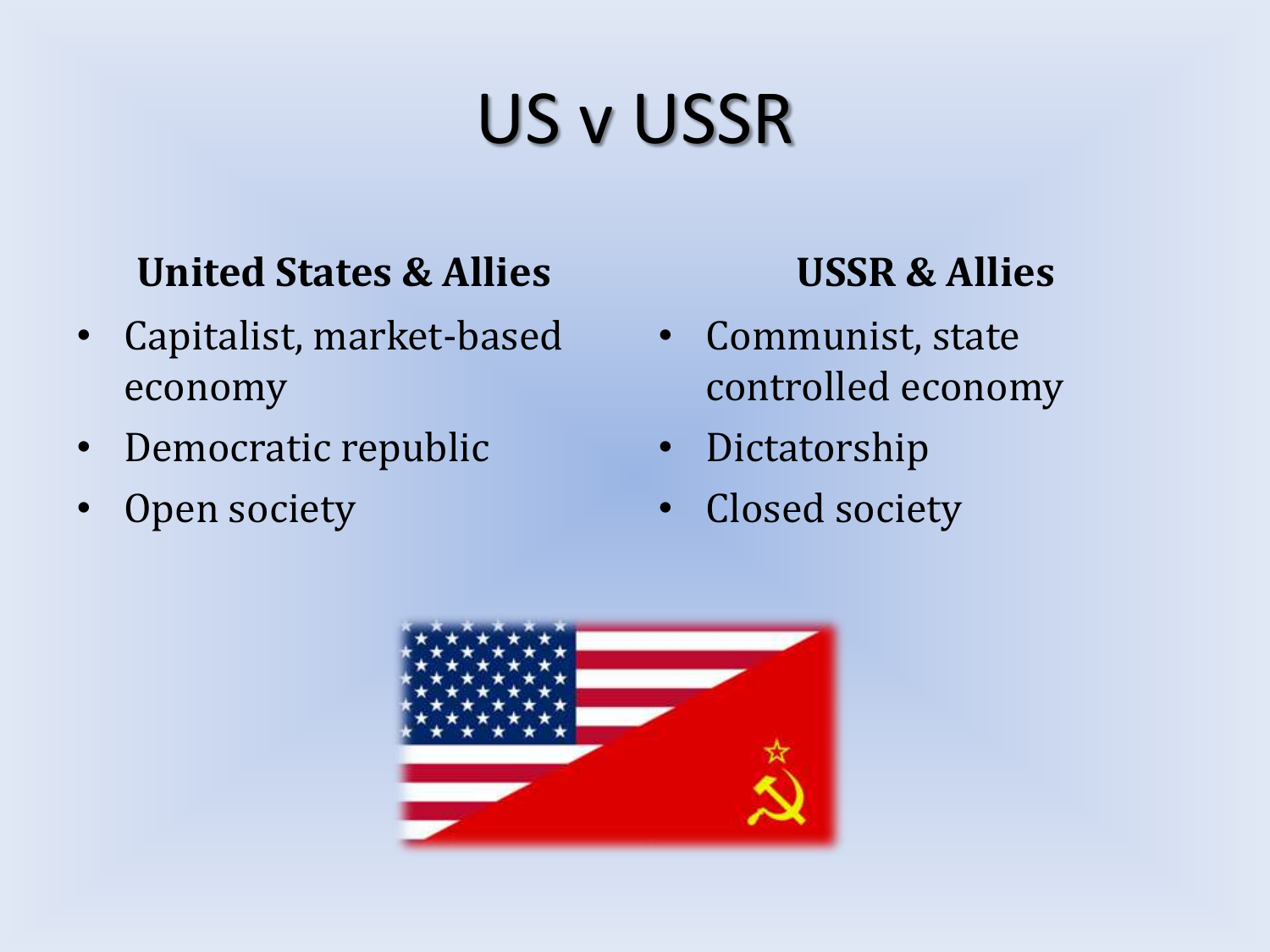## The Cold War

- Began in 1945, with disagreements over the future of post-WWII Europe.
	- Yalta Conference
- Ended in 1991, with the collapse of the Soviet Union.

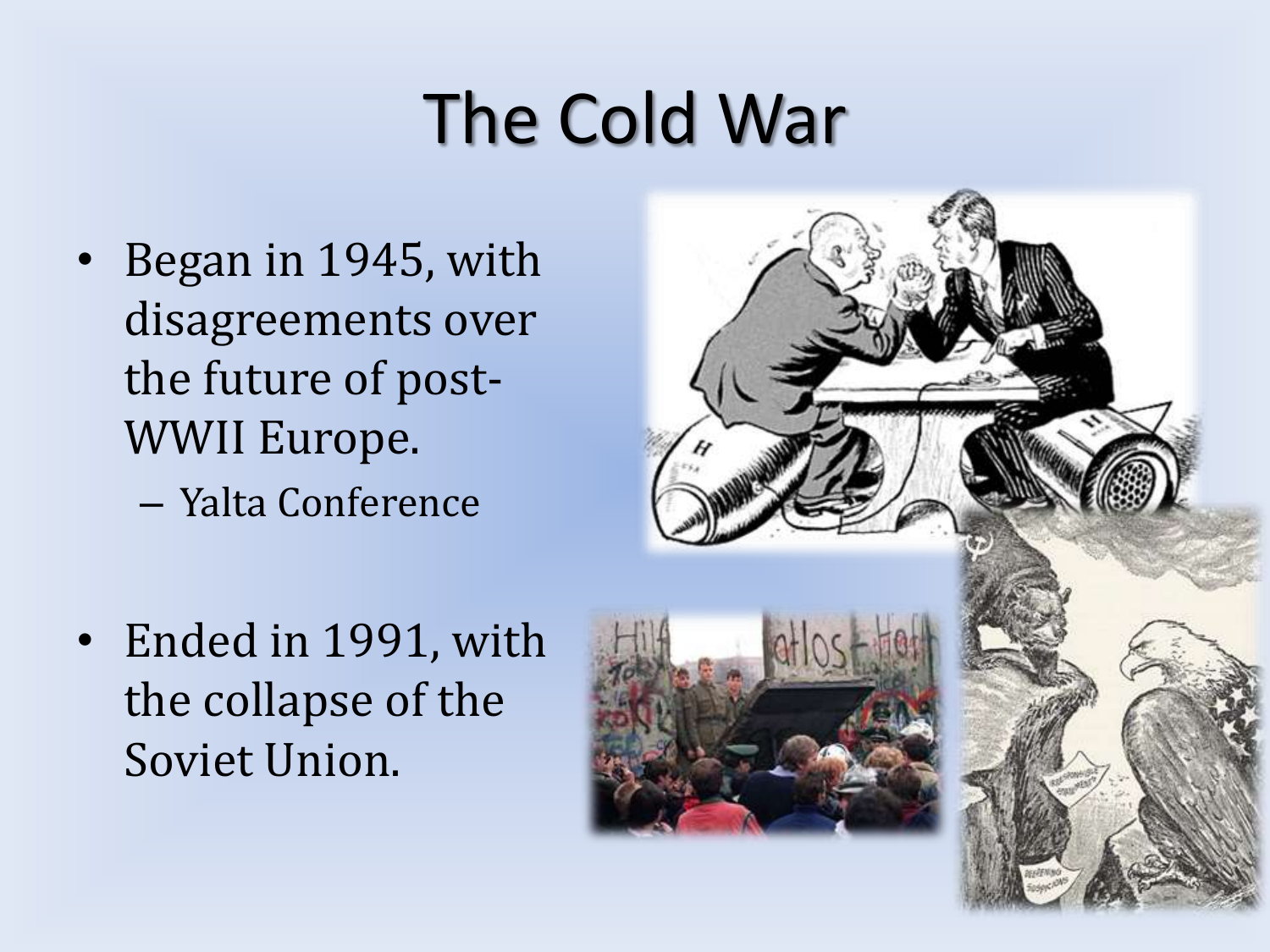#### NATO Charter

• Read the NATO Charter aloud and answer the attached questions as a group.

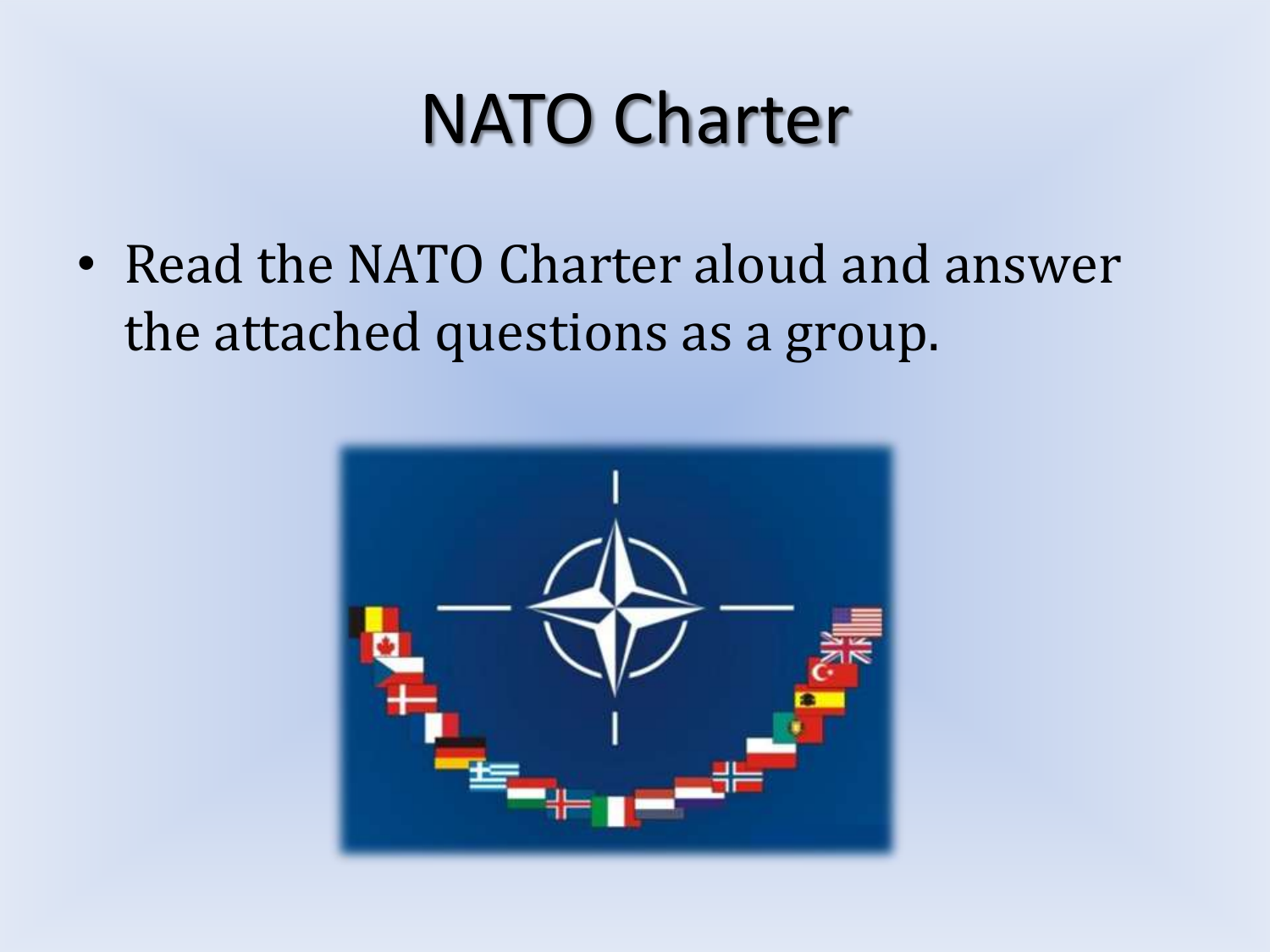### NATO



- Formed as a defense alliance against the Soviet Union
	- If one member is attacked, all the others are expected to respond.
- The Soviet Union responded with the Warsaw Pact
- Additional countries were added to NATO in 1952, 1955, 1982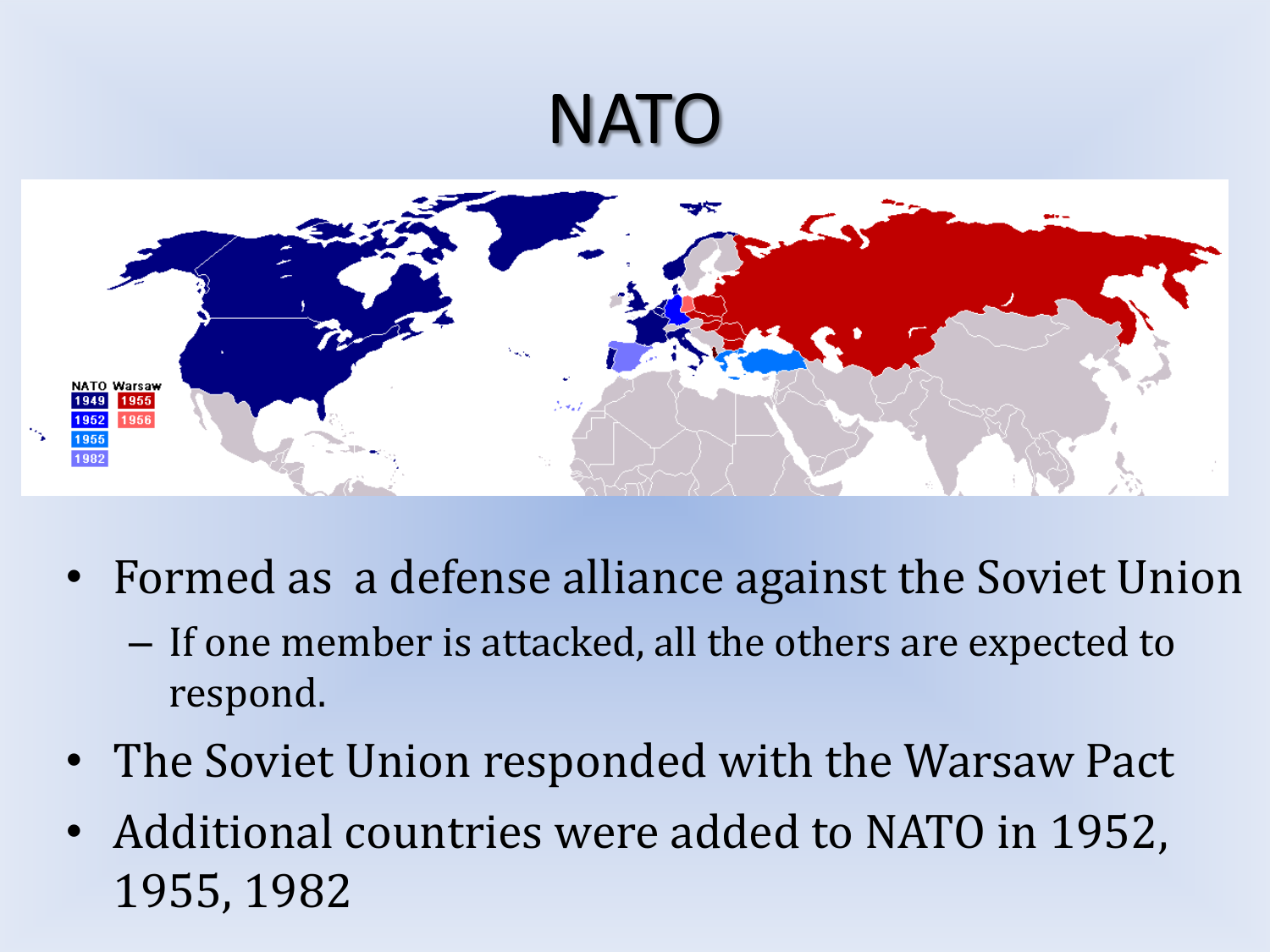# **Original** Members

- Belgium
- Netherlands
- Luxembourg
- France
- United Kingdom
- United States
- Portugal
- Italy
- Norway
- Denmark
- Iceland

### Members Added During the Cold War

- 1952
	- Greece & Turkey
- 1955 – West Germany
- 1982 – Spain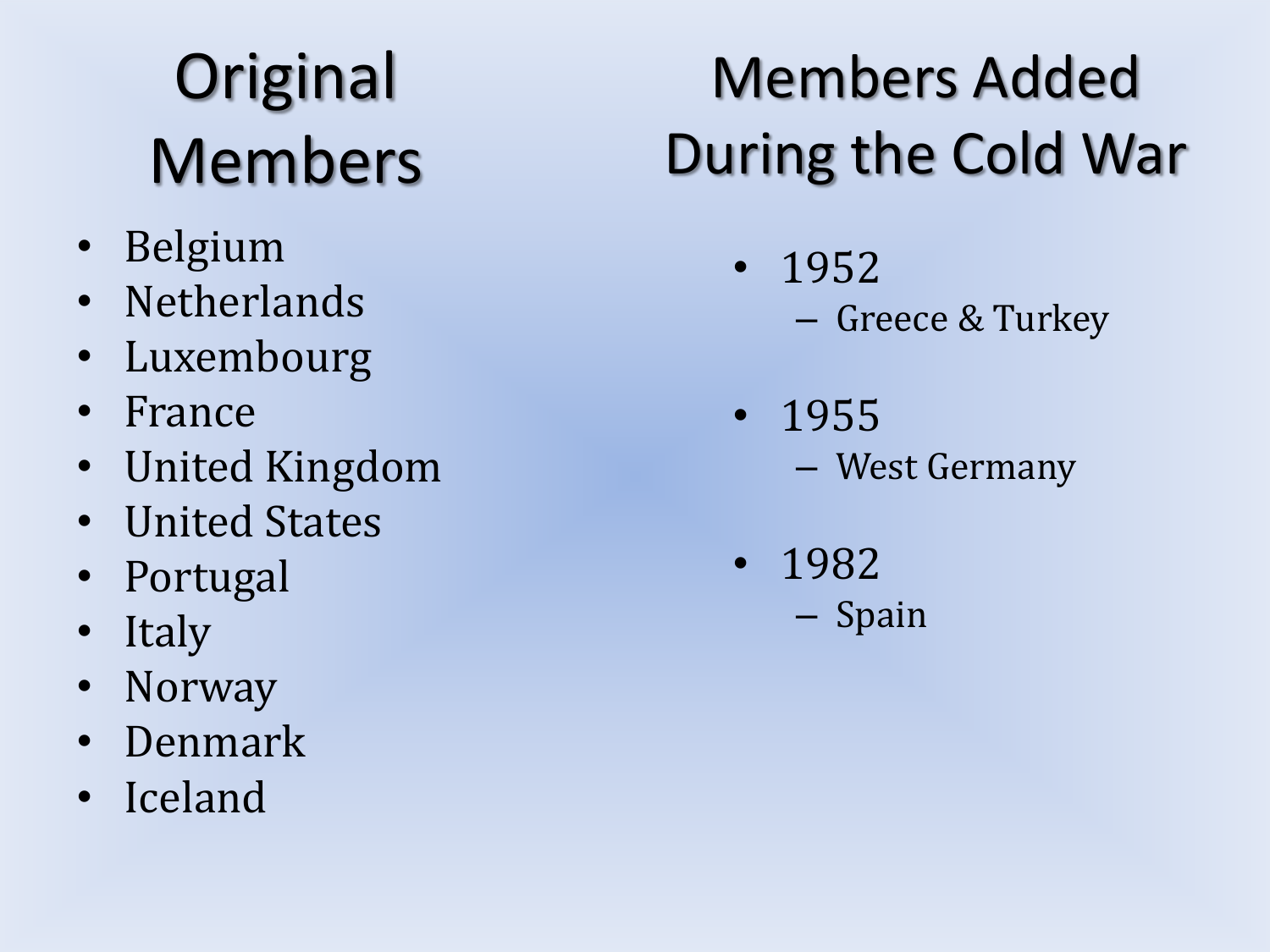# Major Cold War Events

- Berlin Airlift (1948 49)
- Second Red Scare & McCarthyism in the US  $(1947 - 57)$
- China becomes communist (1949)
- Korean War (1951 53)
- Berlin Wall (1961 89)
- Cuban Missile Crisis (1962)
- Vietnam War (1955 75)
- Cuba becomes communist (1961 – 62)
- Soviet Invasion of Afghanistan (1979 – 89)

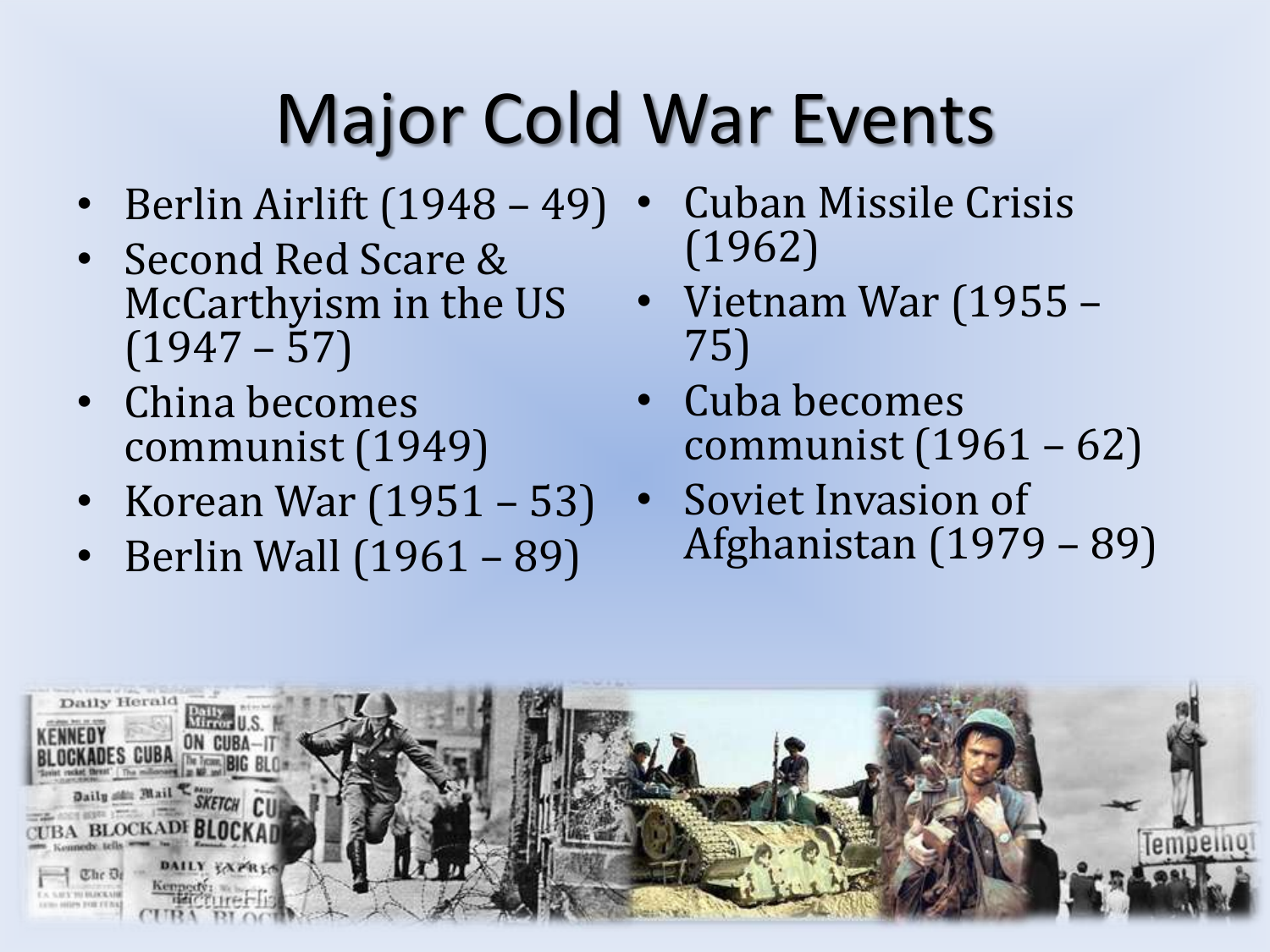# NATO During the Cold War

- NATO Secretary General, Lord Ismay, once said: "[the purpose of NATO is] to keep the Russians out, the Americans in, and the Germans down".
- Since there was never a full scale outbreak of hostilities between the US and USSR during the Cold War, NATO was never called into action.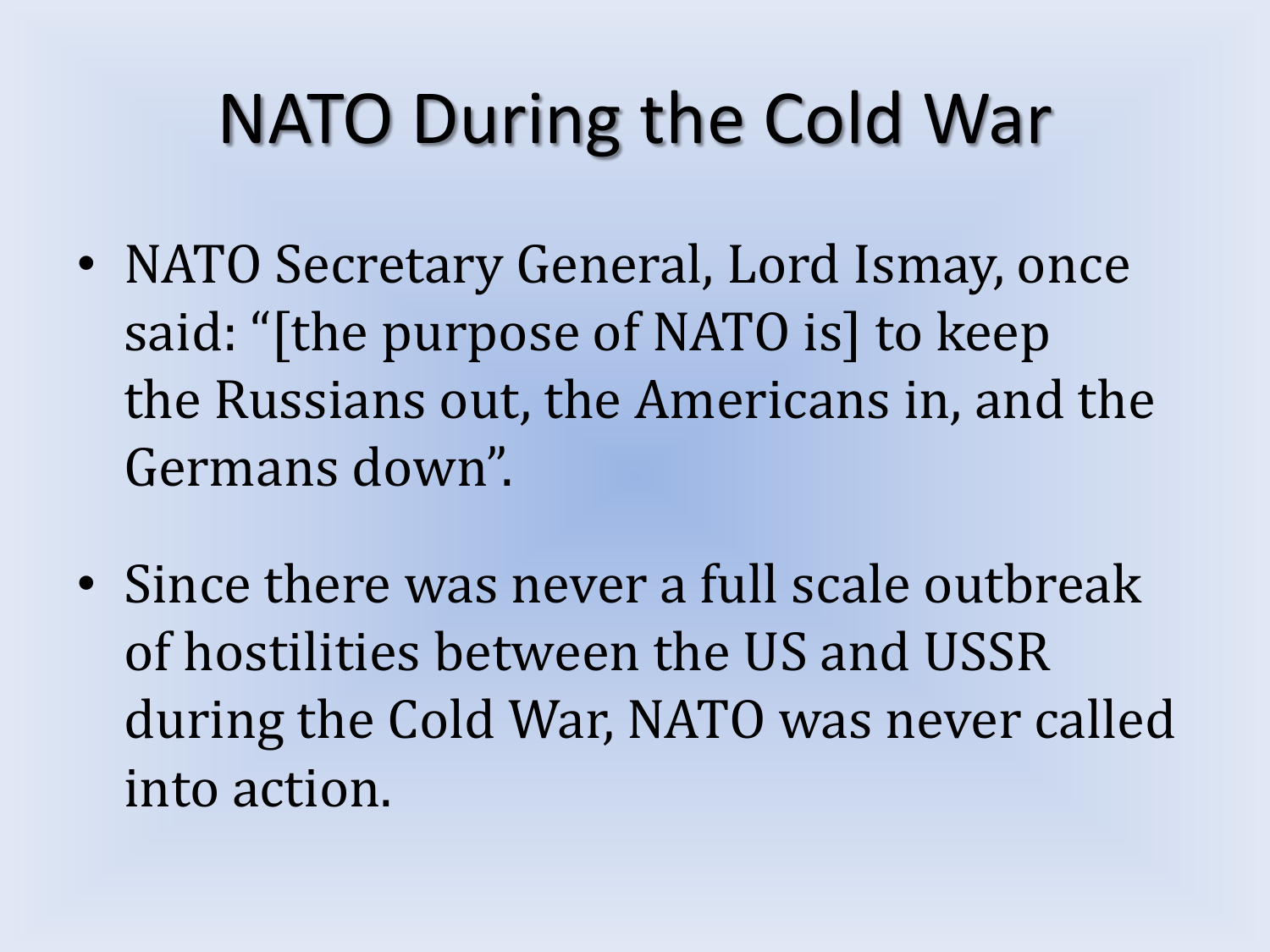# Post Cold War NATO

- The end of the Cold War and the dissolution of the Warsaw Pact in 1991 removed the *de facto* main adversary of NATO.
- This caused a strategic re-evaluation of NATO's purpose, nature and tasks.
- In practice this ended up entailing a gradual (and still ongoing) expansion of NATO to Eastern Europe, as well as the extension of its activities to areas that had not formerly been NATO concerns.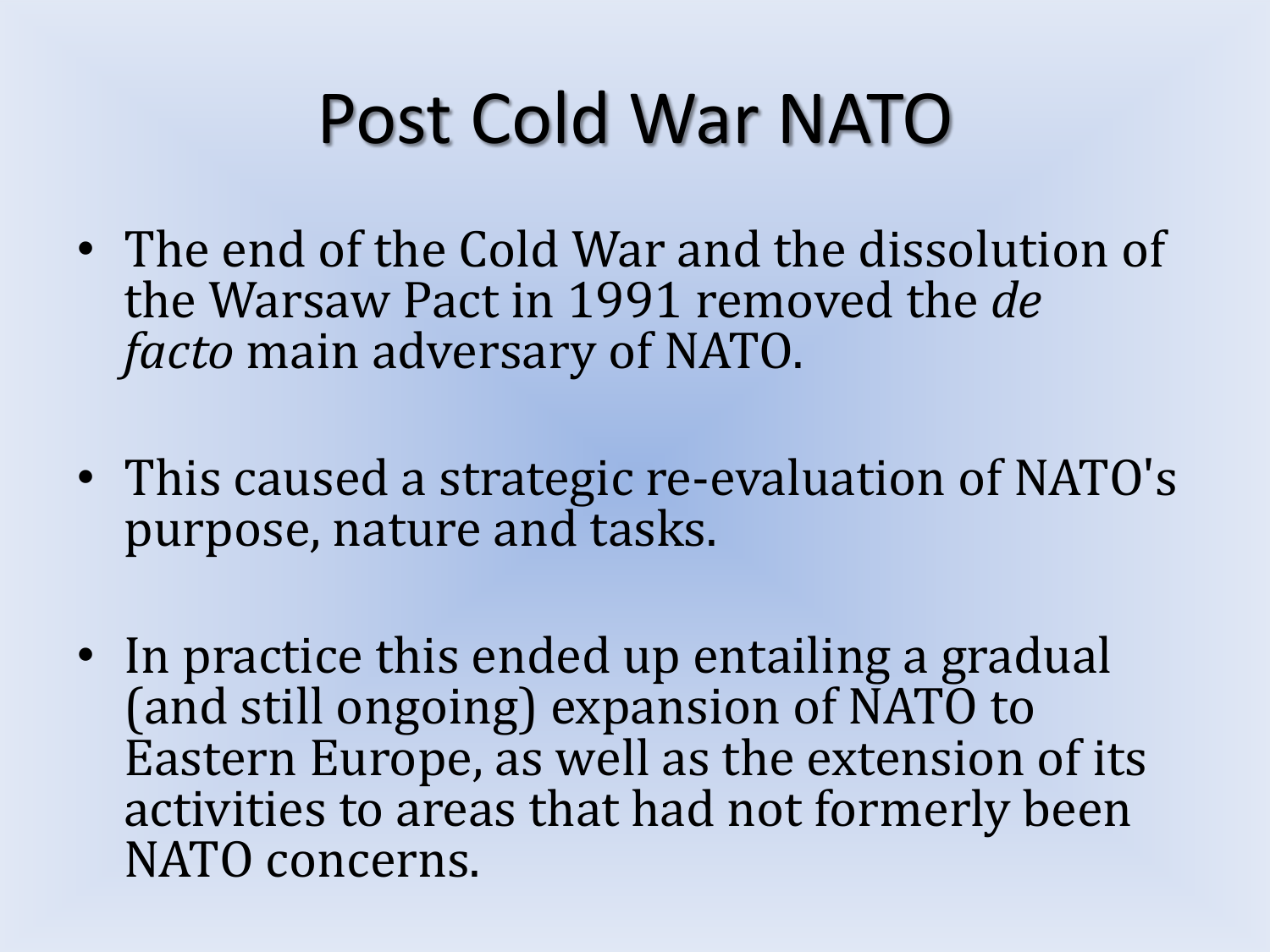# NATO Members Post-Cold War

- **1999**
	- o Czech Republic
	- o Hungary
	- o Poland
- **2004**
	- o Bulgaria
	- o Estonia
	- o Latvia
	- o Lithuania
	- o Romania
	- o Slovakia
	- o Slovenia
- **2009**
	- o Albania
	- o Croatia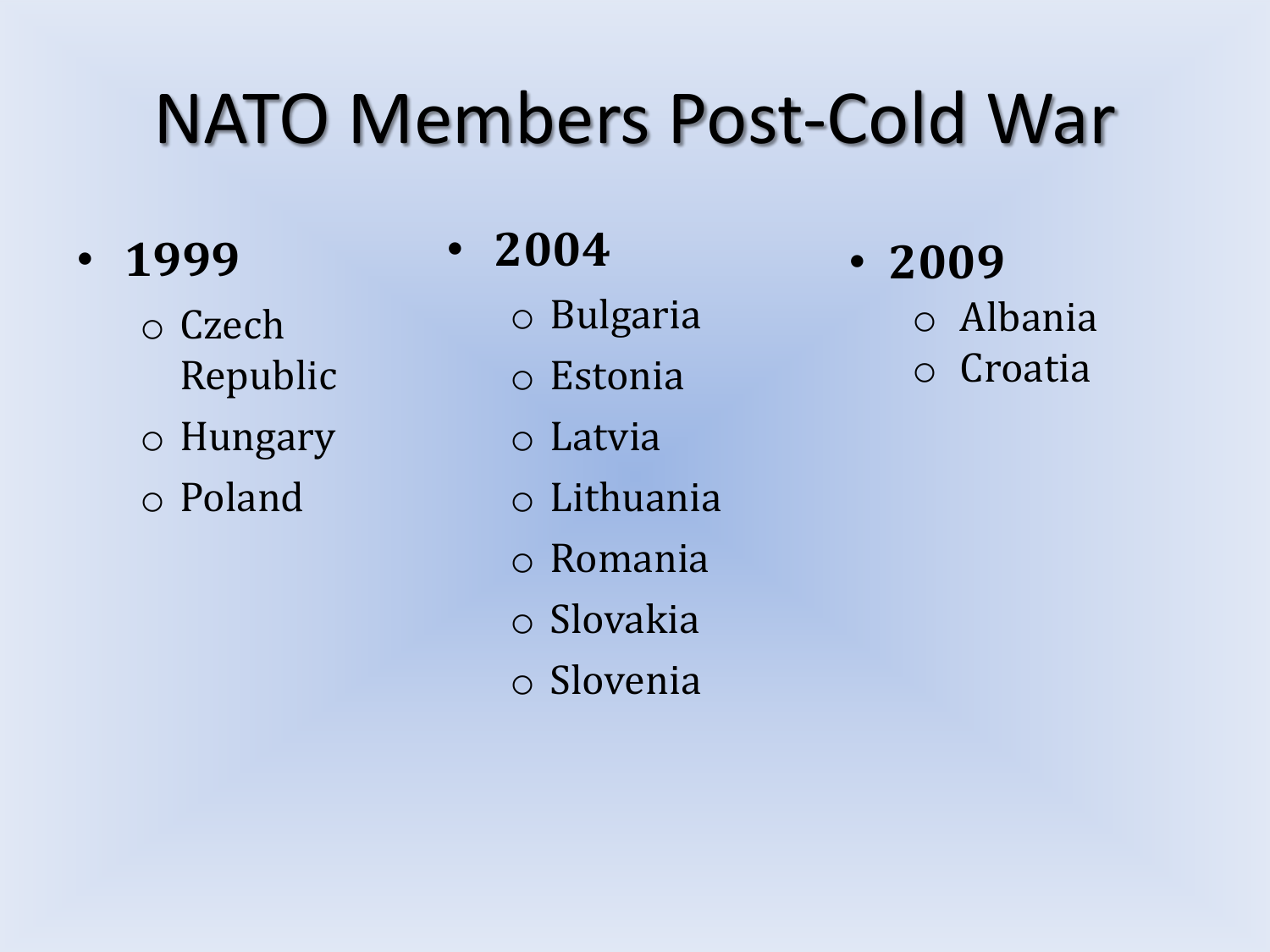